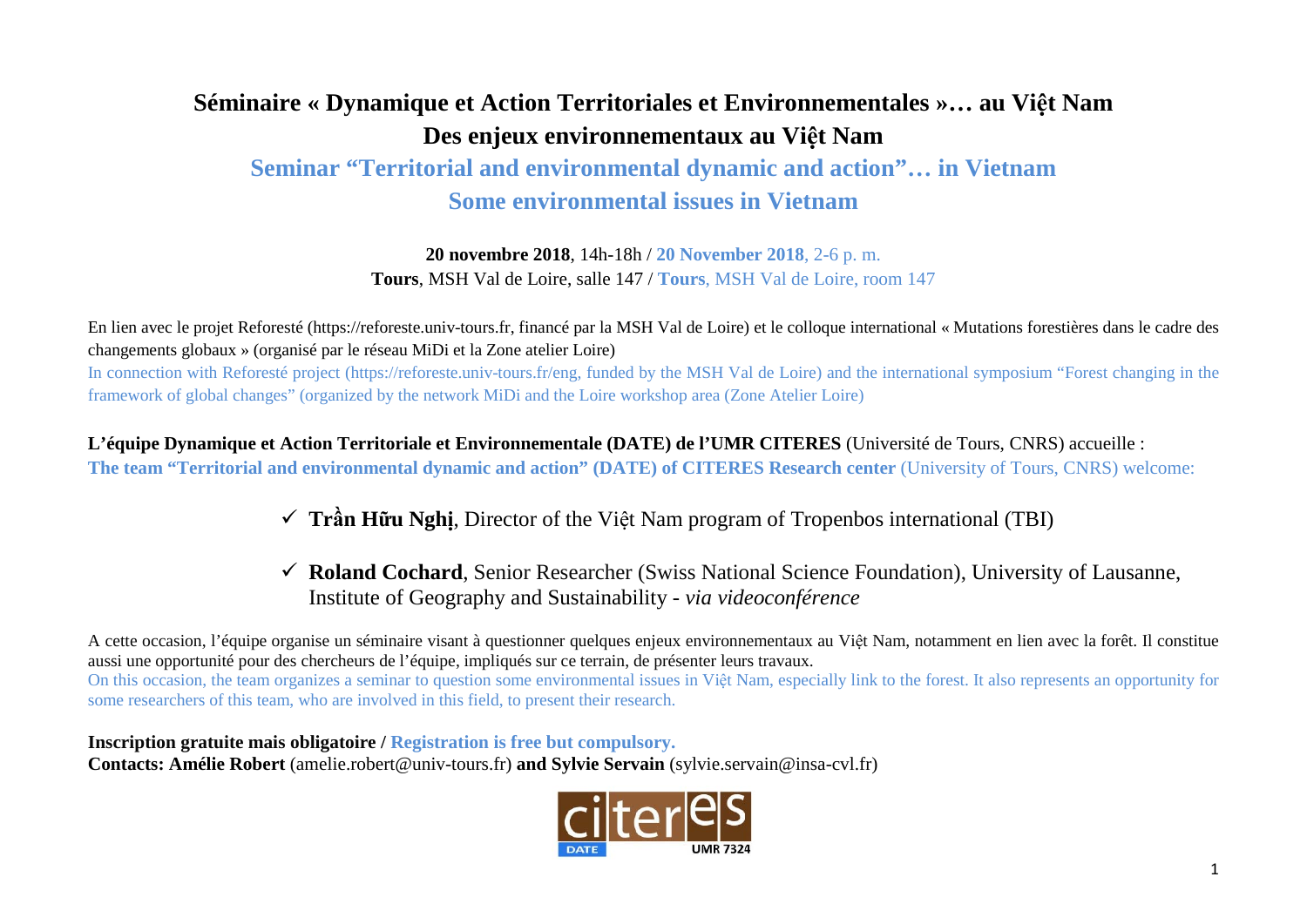#### **Program**

**14h-14h30 – Amélie Robert** (UMR CITERES, Lyon Institute of East Asian Studies) – Introduction and contextualization: "Evolution of the interrelations forest / societies in Việt Nam since the beginning of the  $20<sup>th</sup>$  century"

**14h30-15h15 – Trần Hữu Nghị** (Tropenbos international-Việt Nam) – "Main current stakes of the Vietnamese forest" (title to be confirmed)

**15h15-15h45 – Séraphine Grellier** (UMR CITERES) – Organic matter in soils and CO2 flux in Vietnam (title to be specified)

15h45-16h – Break

**16h-16h45** – **Roland Cochard** (University of Lausanne) **–** The project "Assessing the nature of a 'forest transition' in Vietnam: ecosystem services and social-ecological resilience in locally managed forest landscapes" (title to be specified)

**16h45-17h15 – Evelyne Gauché** (UMR CITERES) – Broadening: The AQAPA project: Who owns the landscapes? Tourism development in the South Asia highlands: social dynamics and landscape heritage in ethnic minority campaigns. A focus on China (title to be specified / presence to be confirmed)

17h15-17h35 – **Amélie Robert** (UMR CITERES, Lyon Institute of East Asian Studies) **and Sylvie Servain** (UMR CITERES) – Broadening: Forest plantations from Việt Nam and elsewhere (Reforesté project) and conclusion

Les échanges se poursuivront au-delà, les 21 et 22 novembre 2018, dans le cadre du colloque international organisé par le réseau MiDi et la Zone Atelier Loire à Blois, sur le thème « Mutations forestières dans le cadre des changements globaux » [\(https://www6.inra.fr/midi/Agenda/Mutations](https://www6.inra.fr/midi/Agenda/Mutations-forestieres-dans-le-cadre-des-changements-globaux)[forestieres-dans-le-cadre-des-changements-globaux\)](https://www6.inra.fr/midi/Agenda/Mutations-forestieres-dans-le-cadre-des-changements-globaux).

The discussions will be continued further, 21 and 22 November 2018, in the framework of the international symposium organized by the network MiDi and the Loire workshop area (Zone Atelier Loire), on the topic of the "Forest changing in the framework of global changes" [\(https://www6.inra.fr/midi/Agenda/Mutations-forestieres-dans-le-cadre-des-changements-globaux\)](https://www6.inra.fr/midi/Agenda/Mutations-forestieres-dans-le-cadre-des-changements-globaux).

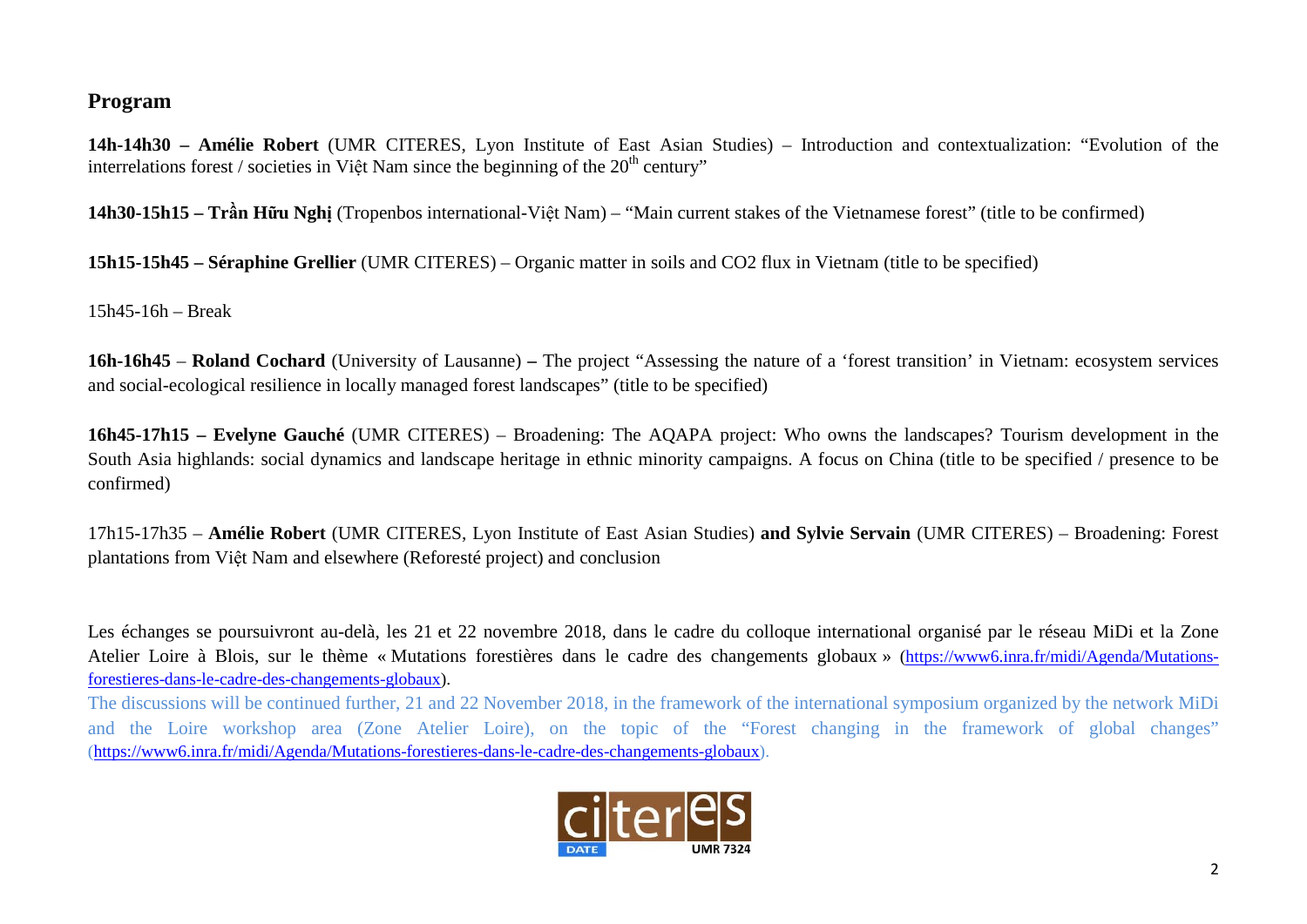#### **Access**



Place of the seminar